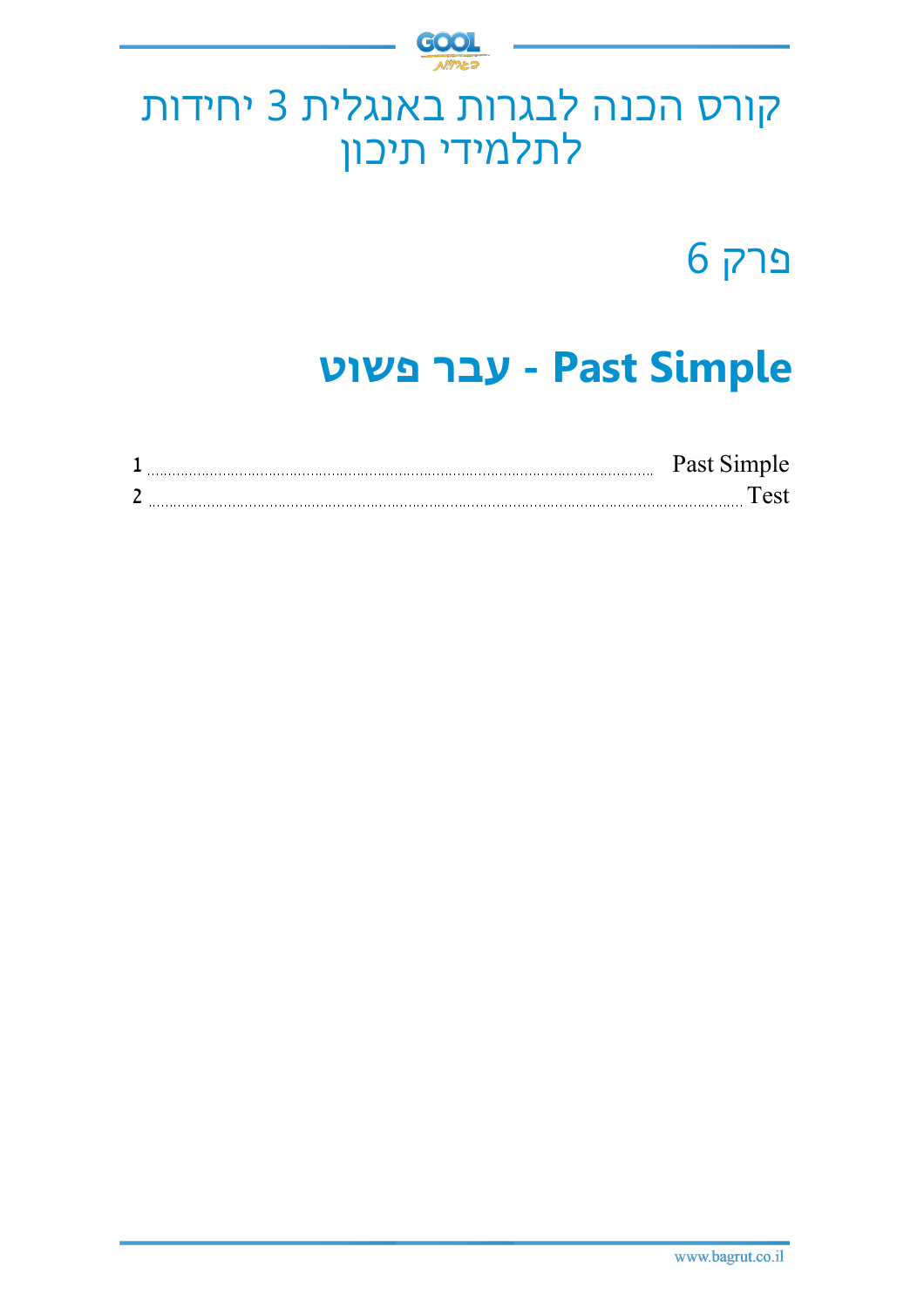

## **Past Simple:**

**שאלות:**

תרגם את הקטע הבא:

"הלכת לעבודה אתמול? ברור, הלכתי מוקדם וחזרתי מוקדם כי רציתי ללכת למכון בערב. מה עשית במכון? בעיקר עבדתי על הרגליים, למה? כי גם אני חשבתי לעשות מנוי ולהתחיל ללכת בקרוב. הצלחתי לשפר את הכושר שלי מאוד בשנה האחרונה שם. כדאי לך. אשתי אמרה לי שאני צריך את זה. לדעתי גם היא צריכה להתחיל ללכת. אמרת לה את זה? לא אמרתי לה עדיין, אני לא רציתי שהיא תתעצבן עליי״.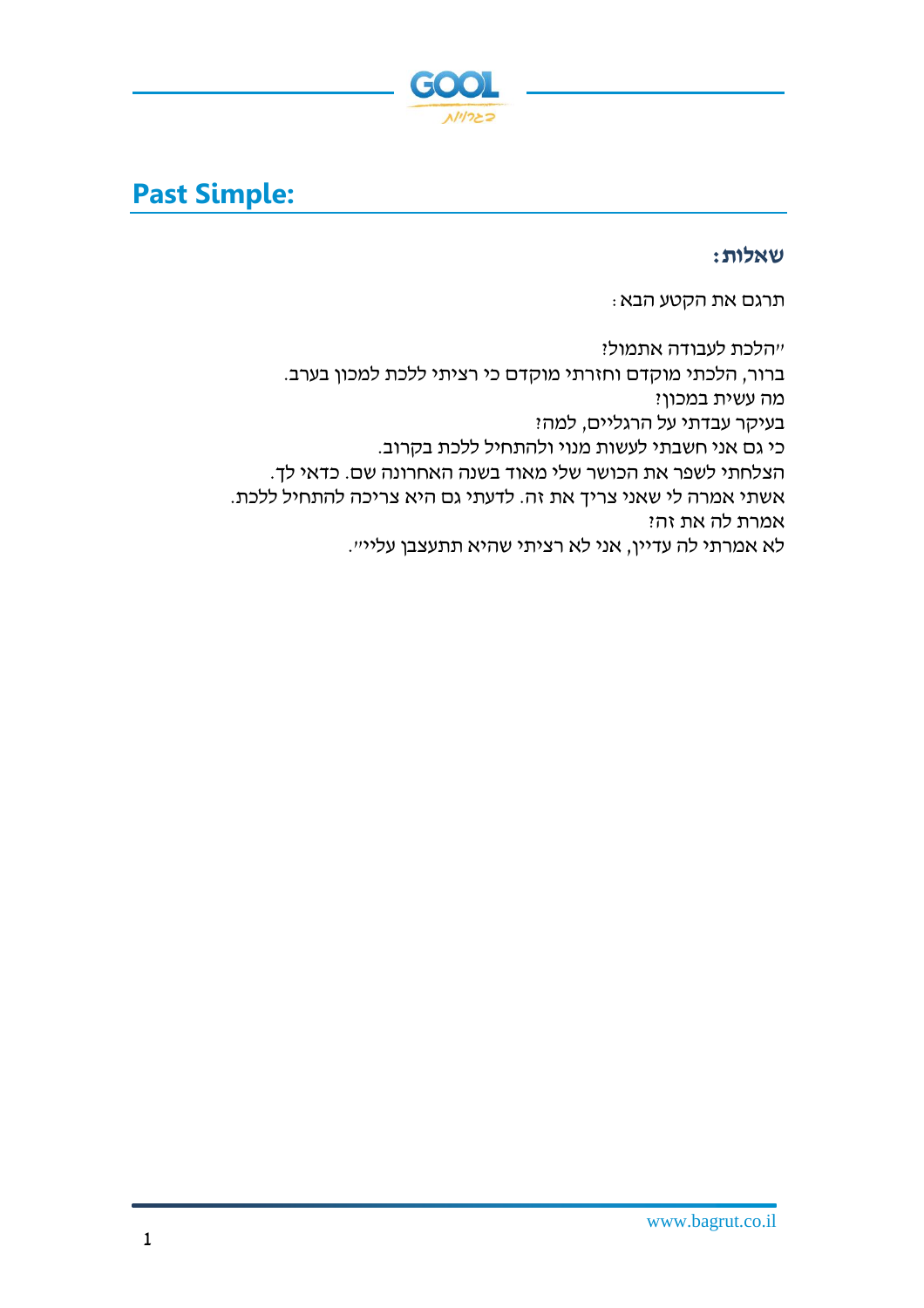

## **Test:**

#### **שאלות:**

### **1(** השלם את הגרסה המתאימה של הפעל ים בק טע הבא:

- Ido \_\_\_\_\_ (be) a very nice boy. This year he \_\_\_\_\_ (have) his bar mitzvah.
- He \_\_\_\_\_ (be) 13 years old. At the moment, he \_\_\_\_\_ (learn) at school.
- For his bar mitzvah, Ido's parents \_\_\_\_\_ (take) him to London.
- They (stay) in various hotels and they (eat) in good restaurants.
- Ido \_\_\_\_\_ (want) to see the world.
- Ido \_\_\_\_\_ (live) on Basel Street, but he \_\_\_\_\_ (not like) his town.
- $He$  (say) it is too old and boring. There (be) nothing to do.
- \_\_\_\_\_ you also \_\_\_\_\_ (feel) this way about your town?
- When he  $\_\_\_\_$  (be) born he  $\_\_\_\_$  (be) a good boy and his parents  $\_\_\_\_\_$  (love)
- playing with him, even when he \_\_\_\_\_ (behave) badly.
- Ido and his father \_\_\_\_\_ (enjoy) playing football and basketball together, and in the summer Ido \_\_\_\_\_\_ (play) matkot with his friends at the beach.
- "The summer vaction  $(not be)$  long enough!" Ido  $(sav)$ , but usually by the end of the vacation Ido and his friends \_\_\_\_\_\_ (not be) so sad to return to school.
- you \_\_\_\_\_ (think) that the summer vacation \_\_\_\_\_ (be) too long?

### **2(** מצא את השאלות לתשובות הנתונות:

| Yes, I did my homework yesterday.                          |  |
|------------------------------------------------------------|--|
|                                                            |  |
| No, I am not going to be home later because I will be out. |  |
|                                                            |  |
| No, my brother doesn't have a TV in his room.              |  |
|                                                            |  |
| Yes, My friends and I are going to see a movie tonight.    |  |
|                                                            |  |
| No, I don't like dark chocolate.                           |  |
|                                                            |  |
|                                                            |  |

Yes, my parents are very good people.